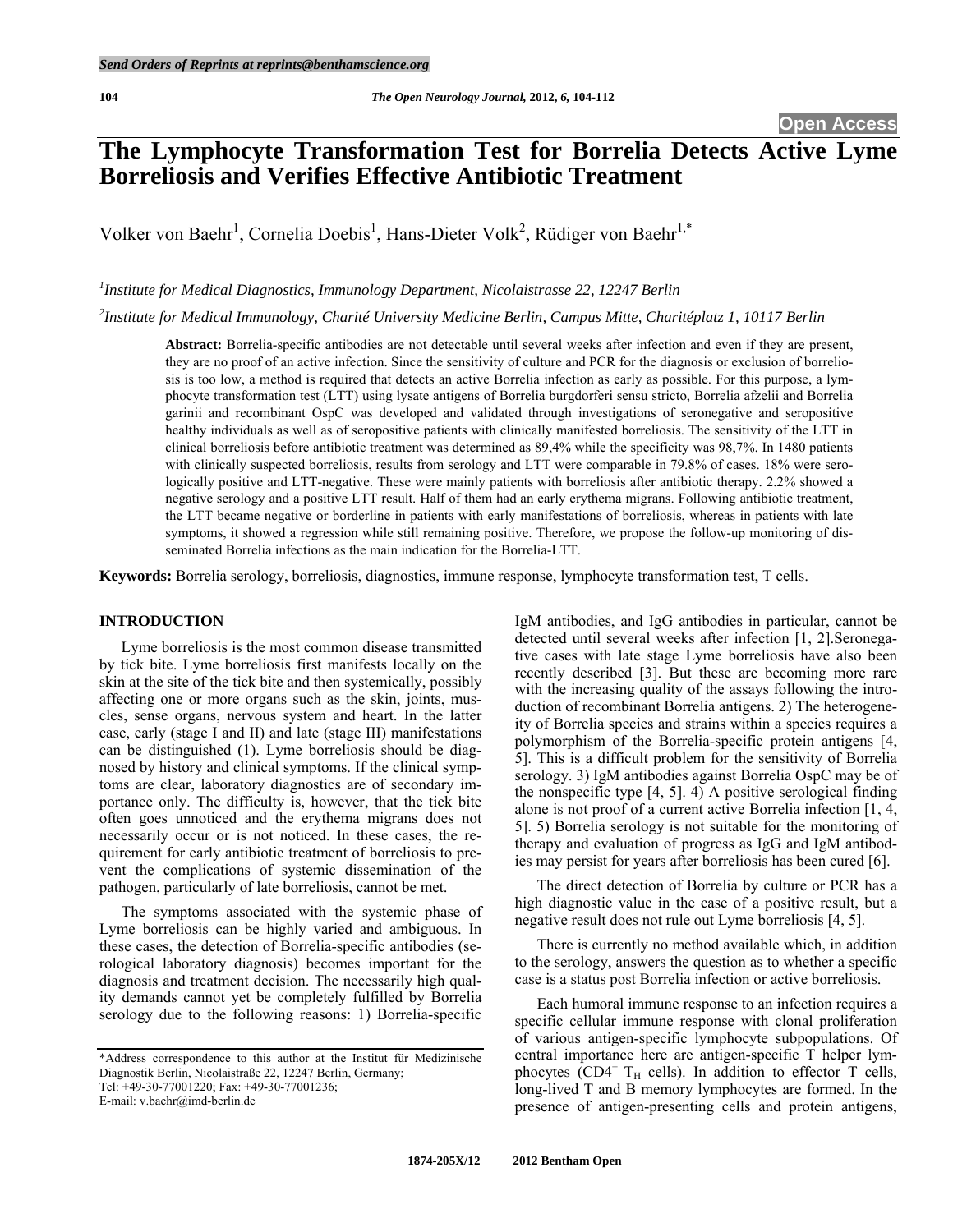specific CD4<sup>+</sup> T memory cells also proliferate *in vitro*. The lymphocyte transformation test (LTT), also known as the lymphocyte proliferation or lymphocyte activation test, is based on this principle [7]. Shortly after the discovery of B. burgdorferi, it was demonstrated that blood lymphocytes from Lyme borreliosis patients proliferate in the presence of Borrelia lysates [8, 9]. Published data on the diagnostic value of the Borrelia-LTT, especially in seronegative patients, can be found beginning in 1988 [10-17]. However, false positive LTT reactions have also been described [18-20]. Important for the motivation of our investigations presented here were observations that positive LTT reactions of blood lymphocytes to Borrelia antigens declined significantly or were negative after antibiotic treatment of Lyme borreliosis [12, 14, 16, 21]. This leads to the hypothesis that Borrelia-specific T helper cells circulate in the blood in detectable numbers only during an active immune response against Borrelia and persist in a non-florid infection in lymphoid organs.

 Using improved cell culture and measurement techniques as well as our own experience in the development of antigenspecific LTT applications, we will seek to answer using reevaluation of patient data the following questions:

- 1. Is there a correlation between the results of Borrelia serology and Borrelia-LTT?
- 2. What are the Borrelia-LTT results in clinically healthy seropositive subjects?
- 3. Is it possible to obtain an indication of the respective species involved from the LTT reactions to antigens of the three Borrelia species?
- 4. Are Borrelia-LTT results influenced by antibiotic treatment?
- 5. How high are the sensitivity and specificity of the Borrelia-LTT?

### **MATERIALS AND METHODS**

# **Subjects and Patients**

 All laboratory tests were performed in the course of routine diagnostic procedures that were applied to prove or to exclude borreliosis, respectively.

 The statistical re-evaluation was performed retroactive considering the laboratory data and the documented clinical data by the doctors.

The seronegative control group ( $n = 160$ ) included 120 clinically healthy subjects (blood donors) and 40 patients with autoimmune diseases (rheumatoid arthritis, lupus erythematosus viszeralis, Hashimoto's thyroiditis, diabetes mellitus type 1) (86 men, 74 women, aged 18 to 72 years).

 The seropositive group included patients with clinical borreliosis (n = 94); erythema migrans (n = 28), acute monoarthritis (n = 14), Bannwarth's syndrome (n = 6), migrating arthromyalgias ( $n = 34$ ), facial palsy ( $n = 5$ ), acute neuroborreliosis ( $n = 7$ ) as well as clinically healthy subjects ( $n =$ 48) including forest workers and hunters, persons working full time in agriculture and horticulture and hobby gardeners (34 men, 14 women; aged 24-72 years).

 Borrelia serology and Borrelia-LTT were investigated in parallel in patients with unknown serology but clinical diagnosis of suspected Lyme borreliosis ( $n = 1480$ ).

 Patients with clinical borreliosis with positive or unknown serology were used for LTT progression studies.

 The blood of 20 healthy persons was used for the preliminary finding of appropriate antigen concentrations for the LTT.

### **Borrelia Serology**

 For antibody determination, recombinant Borrelia IgG and IgM ELISA (Mikrogen, Munich, Germany) and the IgG and IgM immunoblot / recombinant immunoblot (Mikrogen) were used. The immunoblot contains the following specific recombinant Borrelia antigens: p100, p41 int (B. afzelii., B. garinii.), p41 (B. sensu stricto), p39, p31, p25, p18, VslE.

 The tests and evaluation of the results were performed according to the working instructions of the manufacturer. The results for the ELISA test are given as "negative" or "positive". Only the results of the Borrelia immunoblot were evaluated for the classification of the subjects / patients as "seronegative", "borderline" or "seropositive".

#### **Borrelia Antigens**

 Purified lyophilized lysate antigens generated from day 6 cultures of Borrelia sensu stricto (strain LW2 isolated from skin biopsy), Borrelia afzelii (strain Pko, DSM No. 16073) and Borrelia garinii (strain PBi isolated from CSF, Pettenkofer Institute, Munich) were kindly provided by Seramun, Heidesee, Germany. Seramun determined the protein content in purified lysate using the BCA Protein Assay Kit (Pierce, Prod. No: 23225). Each lysate contains, among others, the following antigens: p83/100; p58; p43; p41; p39; p30; p22-25; p21; p19; p17. Antigens were tested by using IgG immunoblot (Fig. **1**, supplementary data). All lysate antigens used in the LTT test are tested by Seramun with 8 positive and negative control sera in the solid phase IgG and IgM ELISA. Only those lysates were used for the LTT test that reacted with positive control sera only, and not with negative control sera.

 Recombinant OspC of B. afzelii (host cell E. coli TG) was provided by Micromun, Greifswald, Germany. The protein is purified through Ni Sepharose (Amersham Bioscience) and purity testing was performed by Microimun using polyacrylamide gel electrophoresis.

# **Lymphocyte Transformation Test (Syn. Lymphocyte Proliferation Test)**

 10 ml of heparinized venous blood were obtained under sterile conditions and processed by density gradient centrifugation to obtain peripheral blood mononuclear cells (85-95% lymphocytes and 5-15% monocytes) as described elsewhere [21]. After washing the cells with PBS (PAA Laboratories, Linz, Austria), the cell pellet was resuspended to obtain a cell count of  $1 \times 10^6$ /ml in cell culture medium (RPMI 1640; PAA) supplemented with 2 mM L-glutamine (PAA), 100 µg/ml gentamicin (PAA) and 5% autologous serum. To improve antigen presentation and suppression of nonspecific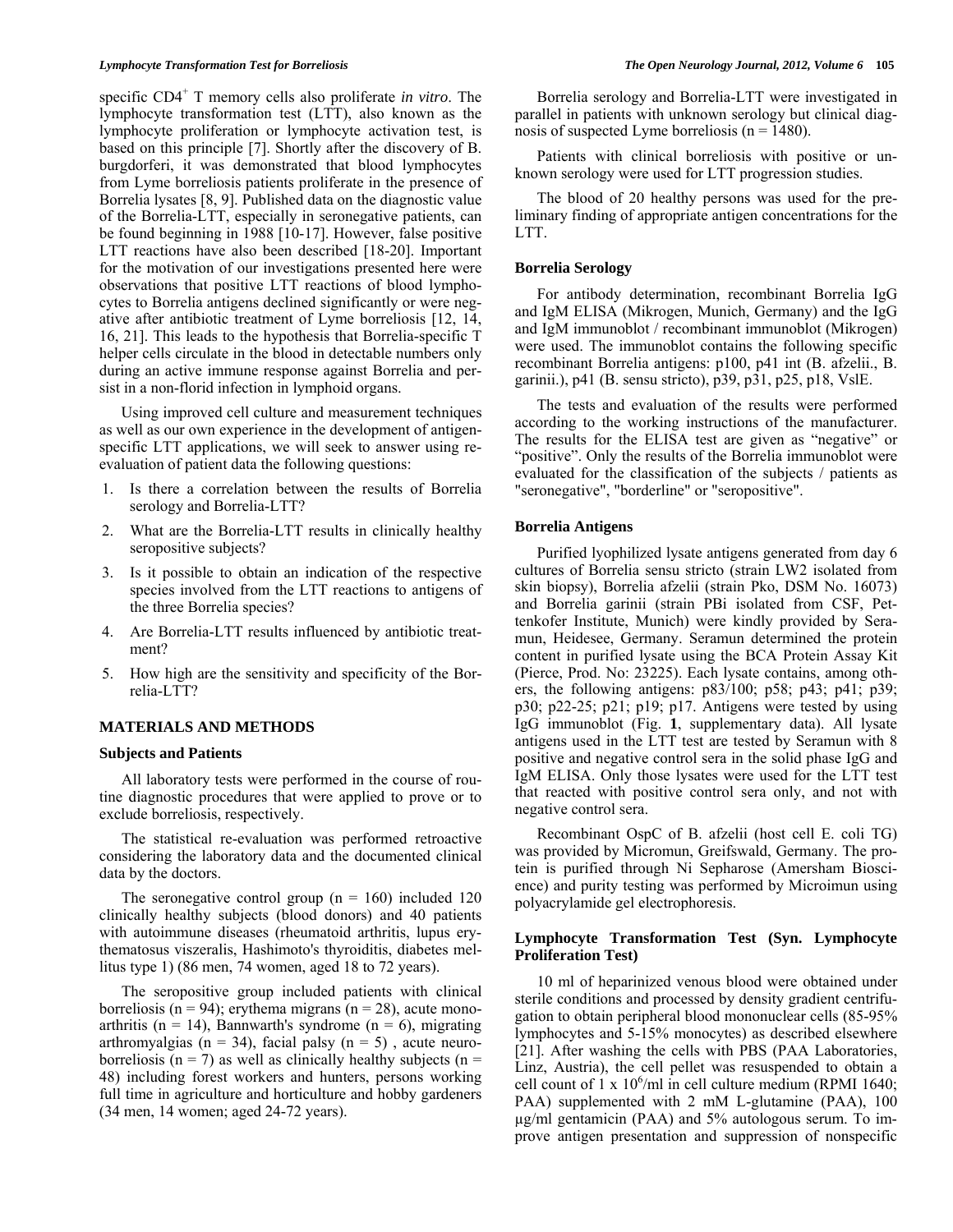cell activation, recombinant interferon-α (rIFNα2b, Schering-Plough, Kenilworth, USA) was added to all assays at a concentration of 125 U/ml (23). To inhibit nonspecific activating effects caused by the lipoids and lipoproteins contained in the Borrelia lysate antigen preparations, polymyxin B (PAA) is used in a final concentration of 5 µg/ml. All assays were performed in triplicates. Cell stimulation was performed by using  $2 \times 10^5$  cells/well in a 96-well microplate (Nunclon, Wiesbaden, Germany) for 6 days at 37°C and 5%  $CO<sub>2</sub>$  atmosphere. Cells were labeled with  $3H$ -thymidine (1) µCi/ml, Hartmann Analytics, Braunschweig, Germany) 12 hours prior to cell harvest. Cell harvest was performed on glass fiber filters (Wallac, Lund, Sweden) using a cell harvester (Wallac). The incorporated <sup>3</sup>H-thymidine activity was measured as "counts per minute" (cpm) with a solid phase beta counter (Wallac). Mean value of the triplicates are used for analysis. The results for each antigen are given as a stimulation index (SI; ratio of cpm of the culture with and w/o test antigen).

 To demonstrate the functional integrity of the immune cells, positive controls were performed in parallel. As an antigen-presenting cell-dependent positive control a recall antigen mixture of tetatoxoid (GlaxoSmithKline, Munich, Germany), influenza split antigen (GlaxoSmithKline) and cytomegalovirus antigen (Abbott, Wiesbaden, Germany) is used. As mitogen control the nonspecific cell stimulator pokeweed mitogen (PWM, PAA) is added in a concentration of 1.5 µg/ml. The test evaluation is performed only if antigen control reaches SI > 5 and mitogen control reaches SI > 20.

 For the assessment of the Borrelia-LTT we used the following cut-offs:

- $SI < 3$  = negative test result,
- $SI > 5$  = positive test result,
- SI 3 to  $5$  = weak positive test result.

 For the validation of the Borrelia-LTT a test result is considered positive if at least two of the four Borrelia antigens show SI values of 3 and higher.

#### **Statistics**

 The sensitivity of the LTT was evaluated by taking the percentual number of LTT positive patients in relation to all seropositive patients with clinical borreliosis. The specificity was calculated by taking the relative number of LTT negative results in a group of seronegative clinical healthy subjects.

 Statistical analysis for the LTT validation results was performed by using the Chi-square test (Prism 5, GraphPad software, La Jolla, USA).

# **RESULTS**

# **Determining the Appropriate Test Dose of Antigen for the Borrelia-LTT**

 To validate the antigen specificity of the Borrelia-LTT, blood samples were used from 20 clinically healthy Borreliaseronegative volunteers. Isolated PBMC were tested in a dilution series  $(12, 8, 4, 2, 1, 0.5 \mu g/ml)$  of the 4 Borrelia test antigens in the LTT assay. Using this setting the highest antigen concentration for the Borrelia-LTT which did not give any positive (SI from 3) or borderline (SI $> 2$  <3) LTT result was determined. The working concentrations per assay calculated in this manner contained 1 μg of protein for the lysate antigen of B. sensu stricto, 2 μg each of the lysate antigens of B. afzelii and B. garinii, and 0.5 μg for rOspC. All further tests were performed with the given antigen concentrations.

## **Sensitivity and Specificity of the Borrelia-LTT**

 The results of the validation studies for the Borrelia-LTT are summarized in Table **1**.

 In 160 seronegative subjects/patients (120 healthy seronegative and 40 patients with autoimmune diseases), a specificity of 98,7% was found if the borderline results of  $SI > 2 <$ 3 were evaluated as negative. Weak false positive reactions (SI> 3 <5) were detected in only 2 cases. No differences were found between clinically healthy subjects and patients with autoimmune diseases.

 In 94 seropositive patients with clinical borreliosis before antibiotic treatment, the sensitivity of the Borrelia-LTT (SI  $>$ 3 to 28) was 89.4%. Ten proved to be negative (10,6%). From the 13 patients with a typical clinical picture of neuroborreliosis, 10 showed positive results in the LTT. Two out of 5 patients with facial palsy and 1 out of 7 patients with

#### **Table 1. Results of Validation Studies of the Borrelia-LTT**

|                                                     | <b>Borrelia-LTT Results</b> |        |                   |        |  |
|-----------------------------------------------------|-----------------------------|--------|-------------------|--------|--|
|                                                     | Negative $SI < 3$           |        | Positive $SI > 3$ |        |  |
|                                                     | $\mathbf n$                 | (%)    | $\mathbf n$       | (%)    |  |
| Seronegative control group                          |                             |        |                   |        |  |
| $n=160$                                             | 158                         | (98,7) | 2                 | (1.3)  |  |
| Seropositive test subject group, clinically healthy |                             |        |                   |        |  |
| $n = 48$                                            | 44                          | (91,6) | $\overline{4}$    | (8.4)  |  |
| Seropositive patients, clinical borreliosis         |                             |        |                   |        |  |
| $n = 94$                                            | 10                          | (10,6) | 84                | (89.4) |  |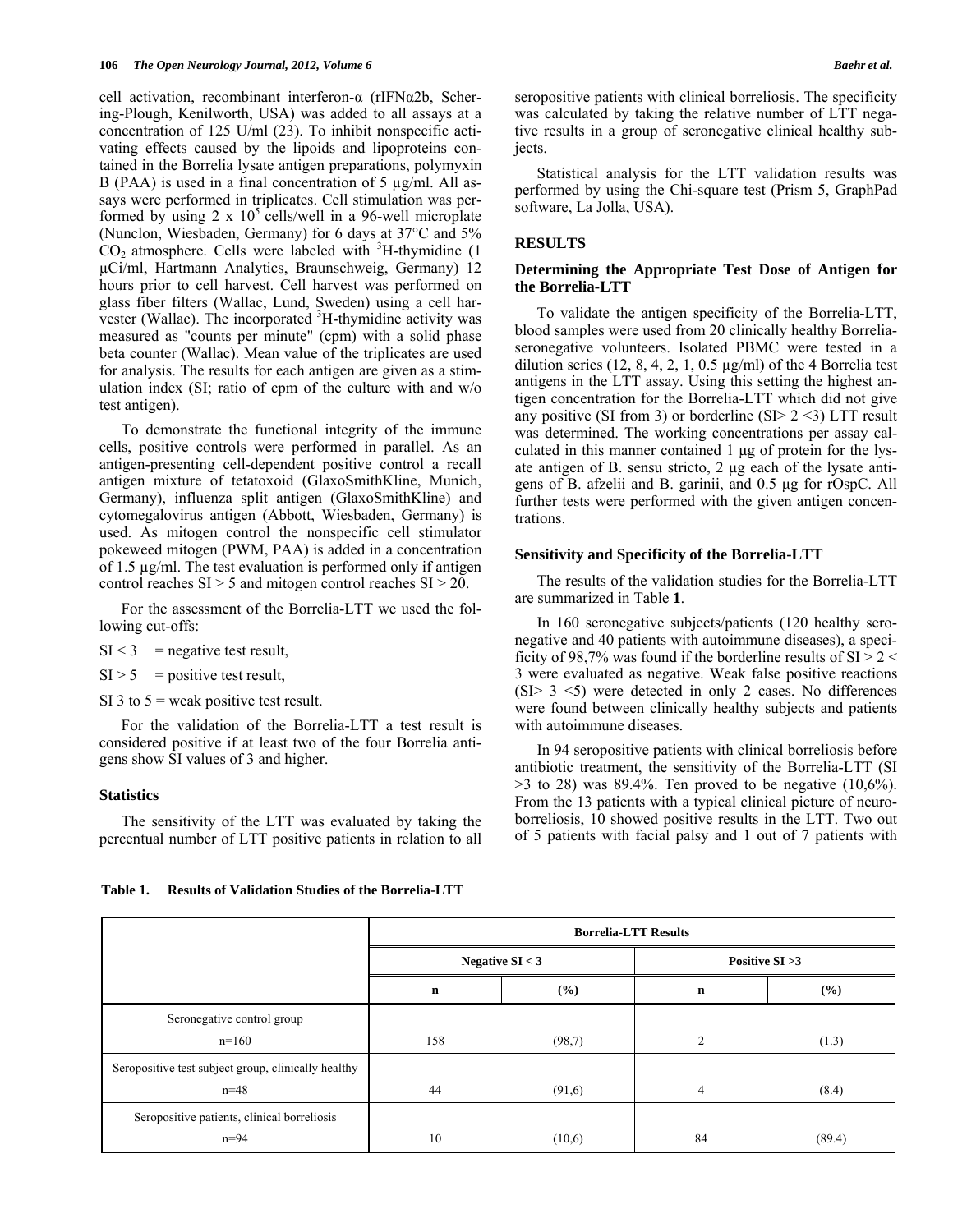acute neuroborreliosis showed a negative LTT.

In 48 clinically healthy seropositive subjects,  $91,6\%$  (n = 44) were found to be negative and  $8.4\%$  (n = 4) showed weak positive results in the Borrelia-LTT. The specificity of the positive Borrelia-LTT for clinically active borreliosis was 91.6% in this group.

 Statistical analysis showed a significant difference for the LTT of the Borrelia-IgG/IgM seropositive patients who are clinically active from clinically healthy seropositive patients  $(p \le 0.0001,$  Chi-square test).

# **Correlation of Borrelia Serology (Immunoblot) and Borrelia-LTT**

 The correspondence of Borrelia serology and Borrelia-LTT was studied by re-evaluation of simultaneously conducted laboratory results of 1480 patients with clinical suspicion of borreliosis by parallel determination of the serology and the Borrelia-LTT.

 In 1182 out of 1480 patients (79.8%), the Borrelia serology and Borrelia-LTT showed corresponding results. 37,8% (n=560) showed a positive serology and a positive LTT whereas  $42\%$  (n=622) were LTT as well as serology negative. The combination of a positive serology with a negative Borrelia-LTT was found in 266 patients (18.0%). 32 patients (2.2%) were seronegative and LTT-positive.

 The discrepant results were followed up retrospectively with the treating physicians in order to clarify any contribution of other clinical conditions (Tables **2a** and **2b**). The seropositive/LTT-negative group consisted predominantly of patients with status post antibiotic treatment of Lyme borreliosis (n=240, 90,2%). In the remaining 26 patients only IgM antibodies against OspC were detected. In these cases, there was evidence of rheumatoid arthritis ( $n = 15$ ), reactive arthritis ( $n = 3$ ) or of a recent EBV infection ( $n = 5$ ).

 Among the 32 subjects with the seronegative/LTTpositive constellation, 16 of the patients (50%) had early erythema migrans at the time of blood sample collection. The clinical symptoms of the remaining 16 patients were ambiguous - 6 of them had a positive IgG and another 6 had a positive IgM ELISA test, in each case without the detection of specific bands in the immunoblot. Therefore, 16 (1.1%) of the 1480 Borrelia-LTT results must be regarded as false positives.

 The number of false negative results for the Borrelia-LTT can only be determined from the group of 94 seropositive, clinically confirmed borreliosis patients of the validation phase. The rate in these cases was  $10.6\%$  (n = 10).

 We would like to mention, that the setting of the study was not suitable to clarify the specificity or sensitivity of the serological tests itself because only the exact clinical evaluation would be suitable as gold standard for this purpose.

# **Borrelia Lysate Antigens of Three Different Borrelia Species have Proven to be Largely Cross-reactive in the Borrelia-LTT**

 340 positive Borrelia-LTT results were evaluated with regard to the number of positive reactions in each individual test using the 3 lysate antigens and rOspC (Table **3**). A positive reaction to only one antigen was observed only in rare cases and regarded as unspecific.

 The results show that the lysate antigens of all three Borrelia species are predominantly cross-reactive in the Borrelia-LTT.

# **Positive Borrelia-LTT Declines Significantly Following Antibiotic Treatment**

 In addition, follow-up investigations before and 4-6 weeks after a three-week antibiotic treatment were performed in 230 patients with a positive Borrelia-LTT ( $SI > 5$ )

# **Table 2a. Analysis of the Constellation of a Positive Borrelia Serology/ Negative LTT**

|                                                             | n   | $($ %) |
|-------------------------------------------------------------|-----|--------|
| Borreliosis after antibiotic therapy (no clinical findings) | 240 | (90.2) |
| Rheumatoid arthritis, LEV                                   | 15  | (5.7)  |
| Status post primary EBV infection                           |     | (1.9)  |
| Reactive arthritis                                          |     | (1.1)  |
| unclassifiable                                              |     | (1.1)  |

 $(n = 266)$ 

#### **Table 2b. Analysis of the Constellation of a Negative Borrelia Serology/ Positive LTT**

|                                                       | n  | (9/0)  |
|-------------------------------------------------------|----|--------|
| Erythema migrans                                      | 16 | (50.0) |
| Positive Borrelia ELISA IgM, IgG, immunoblot negative | 12 | (37.5) |
| unclassifiable                                        |    | (12.5) |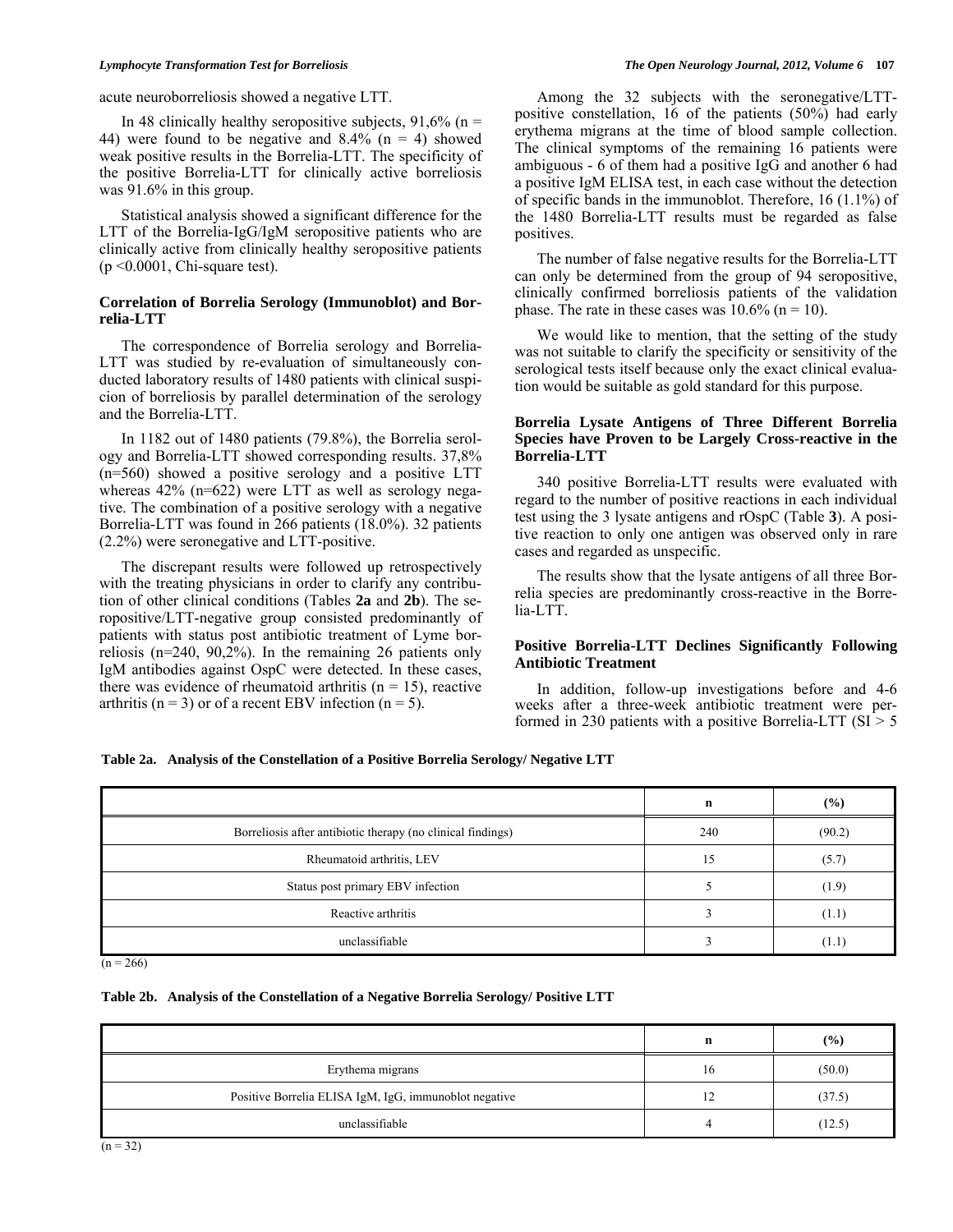with 3 Borrelia antigens). 140 of them had a clinical early borreliosis and 90 late manifestations of borreliosis. The division into early ( $n = 140$ ) and late manifestations ( $n = 90$ ) was based on existing clinical data and the probable time of infection, i.e., less than (early borreliosis) or more than one year (late borreliosis) (Table **4**).

 A significant decrease in SI values in the Borrelia-LTT became apparent after the antibiotic treatment. Among those with early manifestations, 92% of patients had negative or borderline LTT results 4 to 6 weeks after antibiotic treatment. By contrast, this was true of only 53% of patients with late manifestations. The retrospective evaluation of clinical data indicated, that in parallel to the LTT, clinical symptoms also regressed significantly or were no longer present. In cases of late manifestations with a persistent positive Borrelia-LTT, partial to complete resistance to treatment of the symptoms was observed.

 The serological findings did not change significantly during the same period. In some cases, an increase in the absorbance of the Borrelia ELISA for IgG and IgM antibodies was found. Due to the low sensitivity of the PCR in blood we refrained from performing this parallel analysis in our study.

# **Follow-up Studies of the Borrelia-LTT Over a Period of One Year**

From the group of early manifestations, 12 patients (ery-

thema migrans,  $n = 9$ ; acute neuroborreliosis,  $n = 3$ ), and from the group of late borreliosis, 18 patients (Lyme arthritis,  $n = 12$ ; chronic neuroborreliosis,  $n = 6$ ) both the serology and the Borrelia-LTT were performed at least every 3 months in the course of a year. An additional LTT testing is normally performed if a recurrence of Lyme borreliosis is clinically suspected.

 The serological findings in all cases showed no significant qualitative changes. Among patients with early manifestations, the Borrelia-LTT that were negative after antibiotic treatment were again weakly positive in only three cases (clinical manifestations were diffuse arthromyalgia and, in one case, painful swelling of an ankle); otherwise, the LTT results in this group were stable negatives (Table **5a** ).

 Patients with late borreliosis (Table **5b**) showed in 16 of 18 cases intermittent multiple increases in SI values, associated with a clinical increase in symptoms in each case. After antibiotic treatment, the SI values decreased again. These "peaks" were also observed after the Borrelia-LTT had become negative.

 Only 3 patients (No. 3, 11 and 12) showed a reactivation after antibiotic treatment.

# **DISCUSSION**

 In order to investigate the diagnostic value of the Borrelia-LTT, we performed several *in vitro* investigations and reevaluated patient data and analytical values of patients which

|  | Table 3. Number of Positive Reactions to the 4 Borrelia Antigens in Patients with Positive Borrelia LTT |  |  |
|--|---------------------------------------------------------------------------------------------------------|--|--|
|--|---------------------------------------------------------------------------------------------------------|--|--|

|                                           | n   | (%)    |
|-------------------------------------------|-----|--------|
| $SI > 3$ for all four Borrelia antigens   | 162 | (47.6) |
| $SI > 3$ in 3 lysate antigens, $OspC < 3$ | 76  | (22.3) |
| $SI > 3$ in 2 lysate antigens, $OspC > 3$ | 63  | (18.5) |
| $SI > 3$ in 2 lysate antigens, OspC < 3   | 24  | (7.1)  |
| $SI > 3$ in 1 lysate antigen, $OspC > 3$  | 15  | (4.5)  |

 $(n = 340)$ 

#### **Table 4. Comparison of Borrelia-LTT in Patients with Early Versus Late Borreliosis Manifestations**

| <b>Early Manifestations</b> ( $n = 140$ ), Before Therapy SI > 5 |            | $\mathbf n$ | (%)    |
|------------------------------------------------------------------|------------|-------------|--------|
|                                                                  | SI < 2     | 109         | (77.8) |
|                                                                  | SI > 2 < 3 | 20          | (14.3) |
| after antibiotic therapy                                         | SI > 3 < 5 | 9           | (6.4)  |
|                                                                  | SI > 5     | 2           | (1.5)  |
| Late Manifestations ( $n=90$ ), Before Treatment SI $> 5$        |            | $\mathbf n$ | (%)    |
|                                                                  | SI < 2     | 20          | (223)  |
|                                                                  |            |             |        |
|                                                                  | SI > 2 < 3 | 28          | (31.0) |
| after antibiotic therapy                                         | SI > 3 < 5 | 32          | (35.6) |

(SI <2 = negative; SI >  $2 < 3$  = borderline, SI >  $3 < 5$  = weak positive; SI >  $5$  = positive)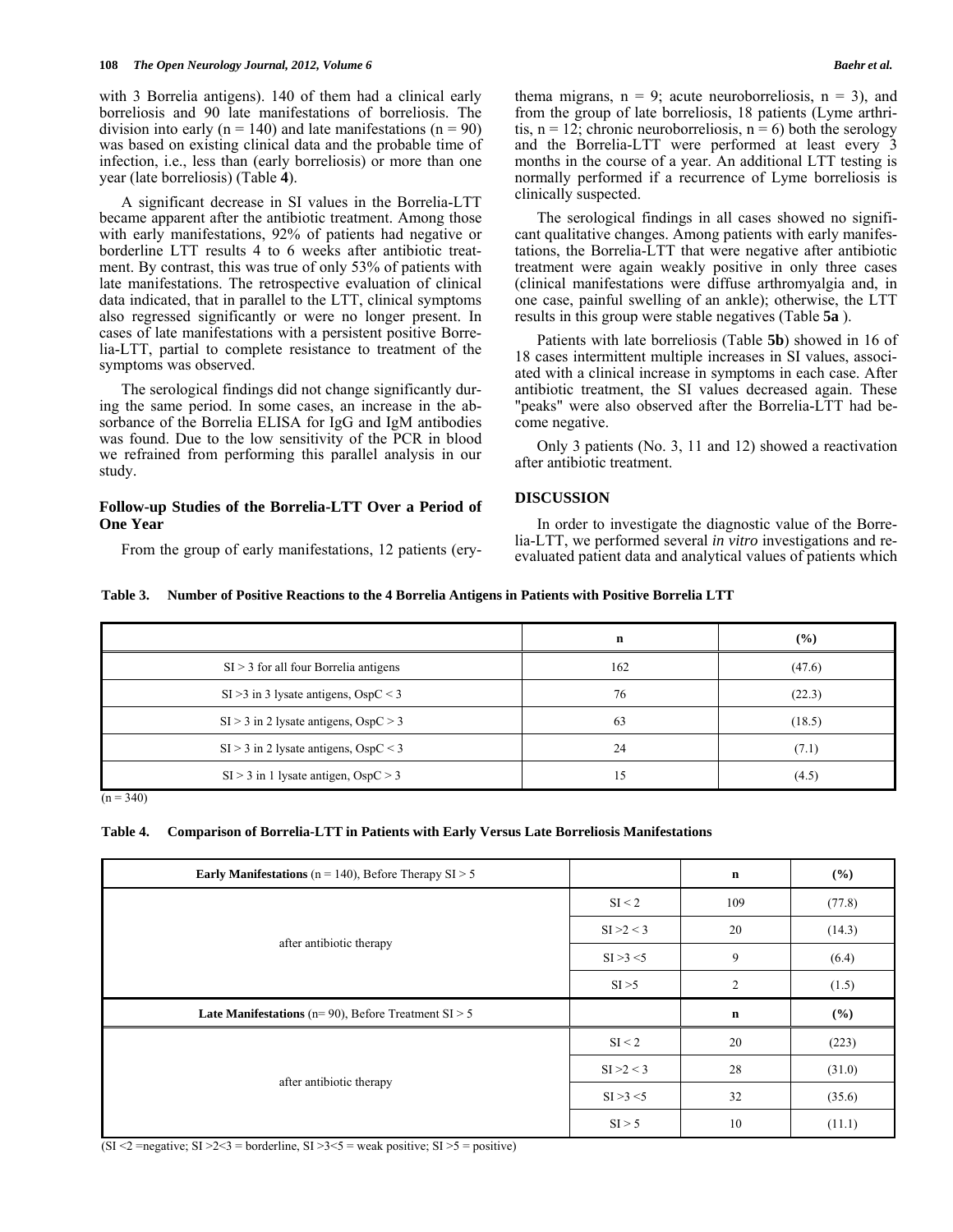# **Table 5a. Borrelia-LTT Follow-Up Studies (Early Manifestations)**

| Month      | $\bf{0}$ | 3         | 6        | 9         | 12        |
|------------|----------|-----------|----------|-----------|-----------|
| patient 1  | 6.8      | $<$ 2*    | $\leq$   | $\leq$ 2  | $<\!\!2$  |
| patient 2  | 9,6      | $<$ 2*    | $<$ 2    | $<$ 2     | $<$ 2     |
| patient 3  | 10.9     | $<$ 2*    | $<$ 2    | 6.8       | $<$ 2*    |
| patient 4  | 12.6     | $\leq 2*$ | $<\!\!2$ | $\leq$    | $<\!\!2$  |
| patient 5  | 10.2     | $\leq 2*$ | $<\!\!2$ | $<$ 2     | $<\!\!2$  |
| patient 6  | 8.4      | $\leq 2*$ | $\leq$   | $\leq$ 2  | $<$ 2     |
| patient 7  | 11.8     | $\leq$ 3* | $<$ 2    | $<$ 2     | $<$ 2     |
| patient 8  | $8.8\,$  | $<$ 2*    | $<$ 2    | $<$ 2     | $<\!\!2$  |
| patient 9  | 19.6     | $\leq$ 3* | $<$ 3    | $<$ 2     | $<\!\!2$  |
| patient 10 | 13.4     | $\leq$ 3* | $<$ 2    | $<$ 2     | $<$ 2     |
| patient 11 | 6.5      | $\leq 2*$ | $<$ 2    | 4.2       | $\leq 2*$ |
| patient 12 | 10.2     | $\leq$ 3* | 4.8      | $\leq$ 3* | $<$ 2     |

(\* 4-6 weeks after antibiotic therapy)

Shown are the results of follow-up studies with the Borrelia-LTT for 12 patients with early manifestations of borreliosis (mainly E. migrans) over a period of 1 year from the date of initial diagnosis before therapy (the highest of the 4 respective SI values of the Borrelia-LTT is given). Only 3 patients (No. 3, 11 and 12) showed a reactivation after antibiotic treatment.

|  |  |  |  |  | Table 5b. Borrelia-LTT Follow-up Studies (Late Manifestations) |
|--|--|--|--|--|----------------------------------------------------------------|
|--|--|--|--|--|----------------------------------------------------------------|

| Month      | $\bf{0}$ | $\mathbf{3}$ | 6        | $\boldsymbol{9}$ | 12          |
|------------|----------|--------------|----------|------------------|-------------|
| patient 1  | 12.2     | $<$ 2*       | $4.8\,$  | $<$ 2*           | 4.2         |
| patient 2  | 9.4      | $3.3*$       | $<$ 2*   | 5.8              | $\leq 2*$   |
| patient 3  | 9.8      | $4.8*$       | $<$ 2*   | $6.2*$           | $3.9*$      |
| patient 4  | $10.6\,$ | $5.2*$       | $3.5*$   | $<$ 2*           | 6.4         |
| patient 5  | 8.5      | $\leq 2*$    | $\leq$   | $<$ $\!\!2$      | $<\!\!2$    |
| patient 6  | 16.2     | $6.0*$       | $3.2*$   | $7.2\,$          | $4.8*$      |
| patient 7  | 14.8     | $<3*$        | $<$ 2    | 4.9              | $\leq 2*$   |
| patient 8  | $10.8\,$ | $6.2*$       | $3.8*$   | $8.2\,$          | $3.6*$      |
| patient 9  | 6.3      | $<$ 2*       | $<\!\!2$ | $<$ $\!\!2$      | $<$ 2       |
| patient 10 | 8.2      | $\leq 2*$    | $<$ 2    | 5.6              | $\leq 2*$   |
| patient 11 | 6.6      | $<$ 2*       | $<\!\!2$ | $3.8\,$          | $3.1*$      |
| patient 12 | 9.1      | $\leq$ 3*    | 4.2      | 3.6              | $2*$        |
| patient 13 | 7.8      | $4.8\,$      | $4.2*$   | $<3*$            | 3.8         |
| patient 14 | 6.9      | $<$ 2*       | 3.6      | $<$ 2*           | 4.9         |
| patient 15 | 9.6      | $<$ 2*       | 5.4      | $<$ 2*           | 3.1         |
| patient 16 | 12.1     | 4.2          | $3.1*$   | $<$ 2*           | $<$ $\!\!2$ |
| patient 17 | 14.4     | 5.4          | $4.8*$   | $\leq$ 3*        | $4.5\,$     |
| patient 18 | $10.6\,$ | $\leq$ 3*    | $<\!\!2$ | $<$ $\!\!2$      | $<$ 2       |

(\* 4-6 weeks after antibiotic therapy)

Shown are the results of follow-up studies with the Borrelia-LTT over a period of 1 year in 18 patients with late manifestations of borreliosis (an infection more than 2 years previously). Only 3 patients (No. 5, 9 and 10) showed no reactivations after initial treatment with antibiotics.

were investigated routinely in our laboratory.

 A Borrelia-LTT with one recombinant antigen and lysate antigens of the three relevant Borrelia species (B. sensu stric-

to, B. afzelii and B.garinii) was developed and tested. The results achieved thus allow us to answer the following questions: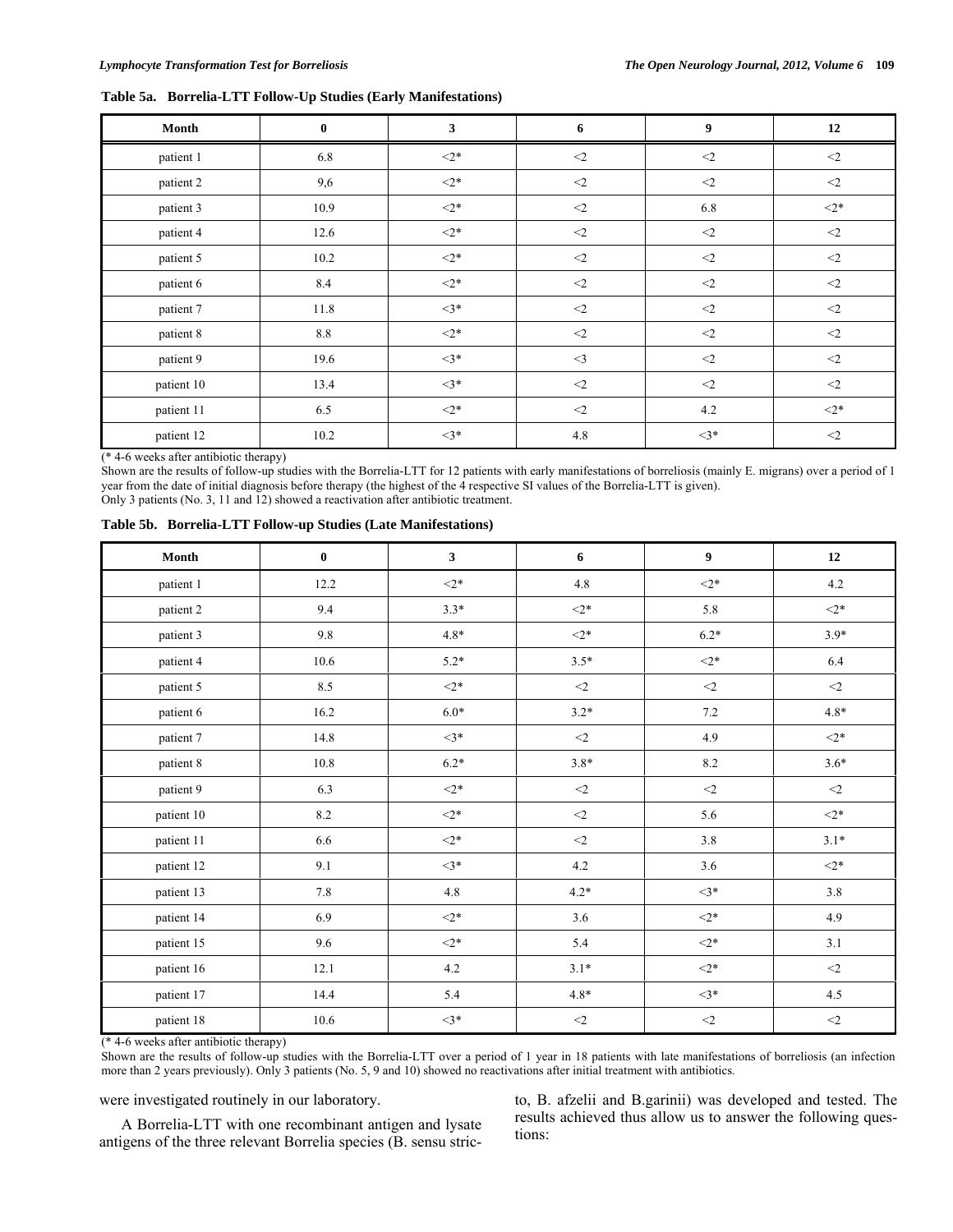1. In patients with clinical borreliosis prior to the start of antibiotic therapy, there is a high degree of correspondence between the results of Borrelia serology and Borrelia-LTT studies.

2. The sensitivity of the Borrelia-LTT is 89.4% for clinically active borreliosis, with a specificity of 98,7%.

3. The lysate antigens of the three species of Borrelia and the recombinant OspC cross-reacted in the Borrelia-LTT. Therefore, it is not possible to determine the respective species involved.

4. The negative results in clinically healthy seropositive subjects and the studies before and after antibiotic treatment of patients with clinically active disease are a strong indication that the Borrelia-LTT with lymphocytes from peripheral blood is positive only when the immune system is currently being stimulated by Borrelia. The proof that the test responds only during an active Borrelia infection could only be provided by the simultaneous detection of Borrelia by culture or Borrelia PCR (Borrelia DNA detection). In our patient cohort, this was demonstrated in only 6 out of the 32 cases tested by Borrelia PCR.

 The results of our study differ in part from some published data which show a low specificity of the Borrelia-LTT [24, 25]. This is very likely due to methodology. The addition of interferon- $\alpha$  to the cell culture medium inhibits nonspecific proliferation of lymphocytes and promotes the function of antigen-presenting cells. This improves the discriminatory power of positive and negative LTT results, even though the SI values of the positive reactions and the blank values are lower than in assays without interferon [23]. Another modification is the use of polymyxin B for the elimination of nonspecific activating lipid groups from the Borrelia lysates and traces of LPS from the rOspC expressed in E. coli. In this way, common, nonspecific borderline and weak positive LTT reactions were eliminated (data not shown).

 Of great importance are the selection and especially the dosage of the Borrelia test antigens. Lysate antigens, kindly provided by Seramun (Heidesee), were specially purified for the ELISA test and showed no positive reactions with negative control sera. Nevertheless, the presence of Borrelianonspecific proteins in the lysates that may cross-react with other bacterial species may be unavoidable.

 Our own experience in the development of antigenspecific LTT applications show that the "specific diagnostic width" of the test antigens is particularly important. For the Borrelia-LTT, therefore, it was necessary to consider whether those concentrations of Borrelia test antigens which cause barely any positive/borderline LTT reactions in 20 seronegative subjects, are sufficient to detect Borrelia-specific helper cells in the blood of patients with clinical borreliosis.

 Obviously, the advantage of the Borrelia-LTT presented here is the use of a mixture of Borrelia-specific antigens in the Borrelia lysates. This is confirmed by the calculated sensitivity of 89,6% and specificity of about 98,7% for seropositive clinical borreliosis prior to antibiotic therapy. In contrast, in preliminary tests with all recombinant Borrelia proteins (p93, p39, p34, p25, p18) available to us, only the rOspC (p25) was proven to be a suitable test antigen for the Borrelia-LTT. For all other proteins, the "specific diagnostic width" was too small (results of these preliminary tests are not shown). Nevertheless, the use of lysate antigens in LTT studies is, in principle, problematic, since each new antigen batch has to be tested in parallel with the previously used antigen batch. Therefore, the studies presented here were carried out with two different batches of antigen, which was especially important for the LTT results. The results achieved so far with lysate antigens, however, encourage us to test mixtures of recombinant antigens or Borrelia antigens purified from lysates in the LTT in the future in order to achieve well-defined reproducible test antigens.

 A strong argument for the Borrelia-specific LTT reactions to the test antigens used is the fact that the positive reactions following antibiotic treatment were always regressive, and in early manifestations of Lyme borreliosis, they were predominantly negative. These results correspond to observations of other authors [12, 14, 16, 21], but also contradict other reports [24, 25, 26]. The discrepancies are very likely due to the LTT method modified by us and the different antigens. According to our results, it is very likely that Borrelia-specific T helper cells, after overcoming the active infection (i.e., elimination of Borrelia antigens), migrate mainly from the bloodstream into the lymph nodes or spleen, and therefore their numbers in the blood are lower than the detection limit for the LTT. An allergen elimination test has the same effect in appropriate LTT applications in patients with type IV allergies to medications (non-published personal observation). Since the total number of T cells in the blood is relatively constant in individuals and even decreases with age, it is justified to assume that Borrelia-specific T cells circulate only during an active confrontation of the immune system with appropriate antigens in large numbers in the blood.

 A Borrelia-LTT test that has become negative is not evidence, however, that a Borrelia infection has been cured. This was demonstrated in follow-up studies over a one year period in patients with late borreliosis. Borrelia that persist in spite of antibiotic treatment, which have been described multiple times [27, 28, 29, 30], are very likely responsible for this phenomenon. After reactivation of the infection with renewed antigen presence, apparently Borrelia-specific T cells are rapidly mobilized from the lymphoid organs. The clinical symptoms and the course of the LTT reactions suggest that these patients could suffer from persistent or latent borreliosis with phases of reactivation. For this reason doubts are arising about the prevailing opinion that a single, concerning dose and duration appropriate, antibiotic treatment is sufficient to eliminate the Borrelia completely.

 We were able to confirm an important piece of information from Krause *et al* [12] on the beneficial effect of autologous serum for Borrelia-LTT. It is very likely that the antibodies contained in the serum form immune complexes with Borrelia antigens and thus promote uptake by antigenpresenting cells.

 In summary, the following conclusions can be made for the use of the Borrelia-LTT:

1. Except for early manifestations of borreliosis (2 to 6 weeks after infection), the detection of Borrelia-specific antibodies to confirm the clinical diagnosis of borreliosis is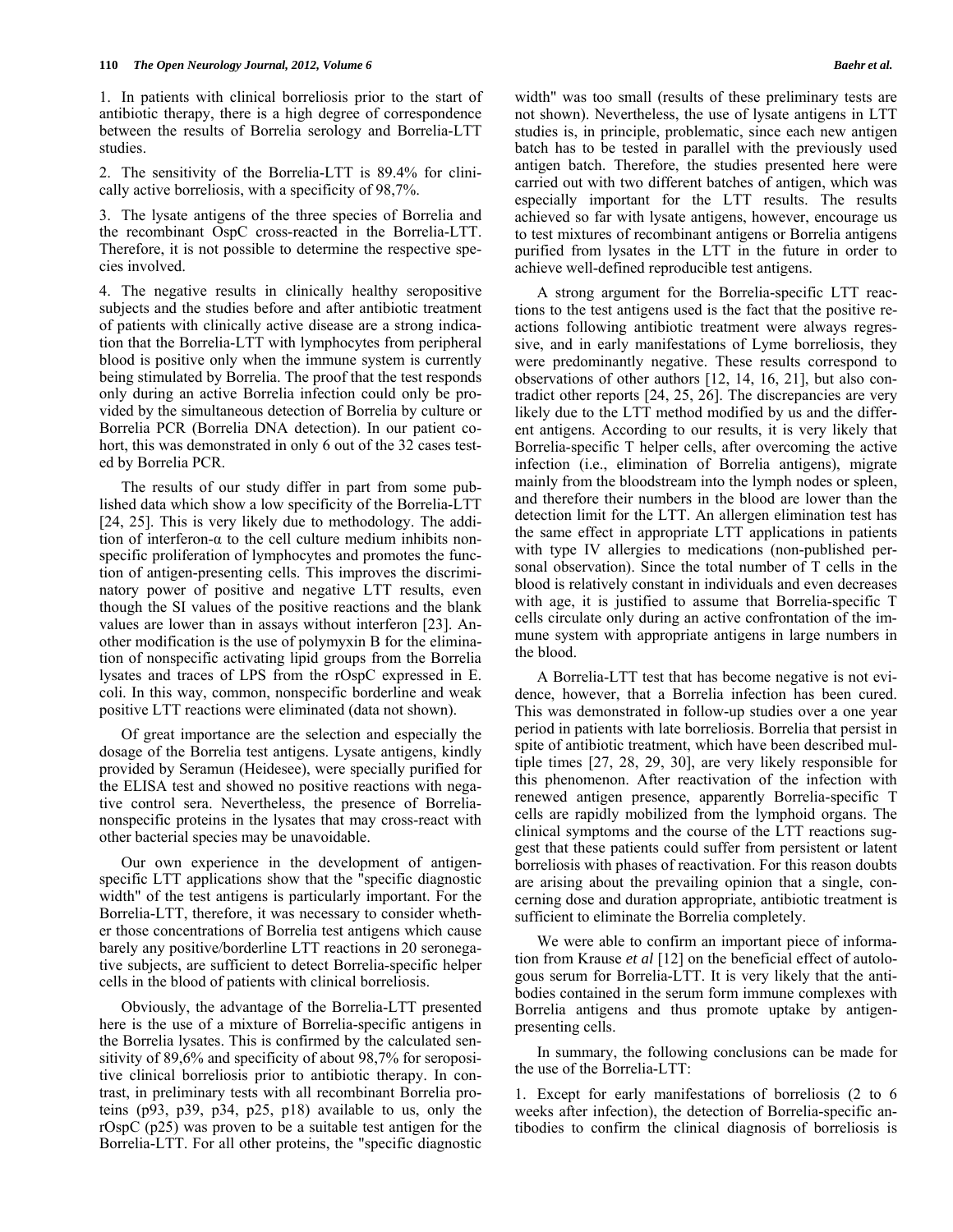often sufficient. Only in the case of an unclear clinical picture of borreliosis coupled with negative or borderline serology the Borrelia-LTT can be beneficial in order to make a decision regarding the indication for antibiotic treatment since it also exhibits a clear positive reaction in the case of early manifestations.

2. In the case of infections in the more remote past with an ambiguous clinical picture and positive Borrelia serology, the Borrelia-LTT provides an important indication as whether an active Borrelia infection could exist. The Borrelia serology is not suitable in this case, and the direct pathogen detection methods (PCR or culture) are also not sufficient for answering this question due to their low sensitivity. It must be noted, however, that it is not only the results of the Borrelia-LTT that are important for the indication for antibiotic treatment, but also the medical history and the current clinical picture.

3. It has been shown that the Borrelia-LTT can be used to evaluate the success of antibiotic treatment, although the clinical course is also particularly important. However, the symptoms of disseminated borreliosis may persist after successful treatment for some time, however. An LTT follow-up examination is reasonable, at the earliest, 4 to 6 weeks after the completion of therapy. This interval is necessary because, on the one hand, possibly surviving Borrelia can become active during this time and, on the other hand, Borrelia-specific T cells persist in the blood for some time after elimination of the antigens. The Borrelia-LTT should not be performed during antibiotic therapy because, in our experience, the result will be negative, but soon after discontinuation of treatment, it may again become positive.

 Criticism is often based on the frequency of falsepositive results of the Borrelia-LTT (5). This problem continues to exist unless there is sufficient testing of the antigen specificity of the Borrelia-LTT. In the case of frequently false positive reactions, the dose of the test antigens is too high. Currently, since there is no available gold standard for the laboratory diagnosis of borreliosis or its exclusion, the Borrelia-LTT can only be validated according to clinical and serological findings. Nevertheless, there are still gaps in the validation that we conducted. For instance, it was only possible in individual cases to examine patients with active syphilis ( $n = 3$ ) or leptospirosis infection ( $n = 2$ ) for potential cross reactivity. In these few cases, there was no evidence of such cross-reactivity in the Borrelia-LTT. Allergies, autoimmune diseases and acute, persistent and latent viral infections (including HIV, EBV, CMV, VZV) have now been excluded, by further investigations, as a possible cause of false-positive reactions (unpublished data).

 The Borrelia-LTT cannot provide any information on whether a patient has ever had a Borrelia infection. This question is largely answered only by serology. Our studies presented here and the results of other authors [12, 14, 16, 21], particularly the work of Valentine-Thon *et al.* on LTT-MELISA [31], provide good arguments that the positive Borrelia-LTT indicates an active borreliosis which, however, could only be definitely proven in conjunction with positive detection of Borrelia. However, we succeeded in doing so in only 3 seronegative patients with erythema migrans using positive Borrelia-PCR in the blood (unpublished data).

 The *in vitro* antigen-induced lymphocyte proliferation is the approved cellular immunological method for detecting antigen-specific memory T helper cells. In addition and prior to clonal lymphocyte proliferation, however, a series of immunologically relevant genes for both cell surface markers and especially cytokines such as interleukin-2 and interferonγ are activated, which in turn are used as the basis for newer cellular immunological laboratory methods. An example is the QuantiFERON test (interferon-γ stimulation) performed to detect a Mycobacter tuberculosis infection [32]. However, a distinction between a latent and florid infection is not possible with this test, however. Currently, the ELISPOT test (quantitative determination of cytokine-producing lymphocytes) is used in vaccine research in particular, and is also being tested in patients with a Borrelia infection. According to the previously published results by Forsberg *et al.* and our own experiences, even though seropositive individuals are detected by the ELISPOT assay, a differentiation between symptomatic and asymptomatic Borrelia infections was not possible [33-35]. The advantage of antigen-specific cytokine-stimulation assays would be that, while 6 days are required for an antigen-specific LTT test, the incubation period for the cytokine assay is only about 24 hours. It should be noted, however, that the biology on which these cellular immunological test systems are based is very different. While in the LTT setting T helper memory cells are clearly identified as cytokine producers, also other lymphocyte subpopulations like NK cells, and (depending on the cytokine) also monocytes are being taken into consideration as cytokine producers. However, cellular short-term stimulation methods are rather sensitive to nonspecific activations, while, in the LTT such influences dominate only during the first 48 to 72 hours, and thus have virtually disappeared after 6 days at the time the cellular proliferation is measured. For the particular issue of florid or non-active Borrelia infection, the situation is even more difficult since there is usually no gold standard available (i.e., patients with positive detection of live Borrelia). In this difficult situation, a new method should always be validated in comparison with an extensively proven method. The aim of our investigations were therefore to evaluate the results previously obtained with an optimized Borrelia-LTT in order to provide a basis for necessary comparative prospective studies with cellular immunological methods based on antigen-specific gene activation or cytokine stimulation. In our opinion, the Borrelia-LTT presented here fulfills the associated requirements.

 Finally, it should be emphasized again that the primacy for the diagnosis of borreliosis remains with the medical history and clinical symptoms. In second place is the determination of Borrelia-specific antibodies in the blood or cerebral synovial fluid. With the Borrelia-LTT another diagnostic tool is available that can help to clarify issues for the indication of antibiotic treatment. The Borrelia-LTT is particularly important, however, for assessing the effects of therapy if the initial findings are positive, as they should prove negative four weeks after the end of therapy, or at least should prove to have declined significantly.

# **CONFLICT OF INTEREST**

 The authors confirm that this article content has no conflicts of interest.